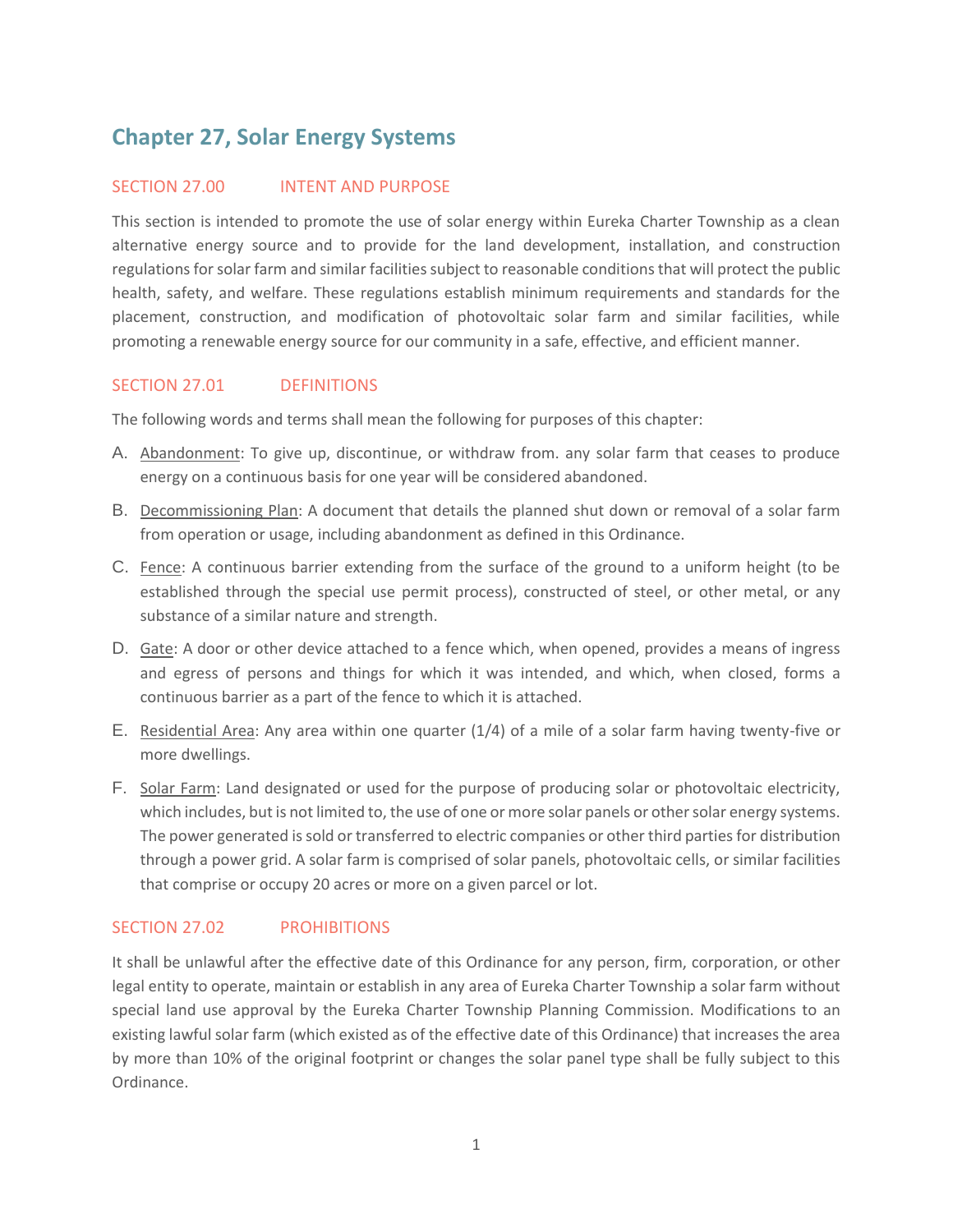## SECTION 27.03 SOLAR FARM DEVELOPMENT AND DESIGN

- A. Special Land Use Required. Solar farms are only allowed within the AR, RR, and the Industrial zoning district and only with special land use approval by the Planning Commission.
- B. Minimum Lot Size: Solar farms shall not be constructed on lots or parcels where less than 20 acres can be dedicated to solar energy production.
- C. Height Restrictions: All photovoltaic panels located on a solar farm shall be restricted to a height of 14 feet.
- D. Setbacks: All photovoltaic solar panels and support structures associated with solar farms (excluding perimeter security fencing) shall be a minimum of 20 feet from any side or rear property line and a minimum of 50 feet from any road or highway right-of-way or easement.
- E. Safety/Access: A security fence (with the height and material to be established through the special land use permit process) shall be installed and maintained around the perimeter of the solar farm and electrical equipment shall be locked. Knox boxes and keys shall be provided at locked gated entrances for emergency personnel access.
- F. Noise: The noise from a solar farm shall not exceed 50 dB(A) Lmax as measured at any property line.
- G. Landscaping: The Planning Commission may alter the landscaping requirement, as outlined in Chapter 22 of this Ordinance, depending upon the topography and existing plant material on the site and proximity to residential housing. Trees shall be a minimum of six (6) feet tall when planted and remain in good condition for the life of the solar farm.
- H. Local, State, and Federal Permits: Solar farms shall obtain all necessary state, federal, and local permits, and shall comply with the standards of the State of Michigan adopted codes.
- I. Electrical Interconnections: All electrical interconnection or distribution lines shall comply with all applicable codes and standard commercial large-scale utility requirements. Use of aboveground transmission lines shall be prohibited within the site.
- J. If the solar energy facility consists of batteries or the storage of batteries, adequate design and operations must be implemented to ensure that all local, state, and federal requirements regulating outdoor battery storage have been met.
- K. Additional Special Land Use Criteria: In addition to the requirements and standards contained in Chapter 16 regarding special land uses in general, no special land use request for a solar farm will be met unless the Planning Commission finds that the following criteria will also be satisfied (and that the following requested items or information is supplied to the Township):
	- 1. Safety and noise characteristics of the system, including the name and address of the facilities manufacturer and model. Identify the time frame, project life, development phases, likely markets for the generated energy, and possible future expansions
	- 2. Analysis of on-site traffic: Estimated construction jobs, estimated permanent jobs associated with the development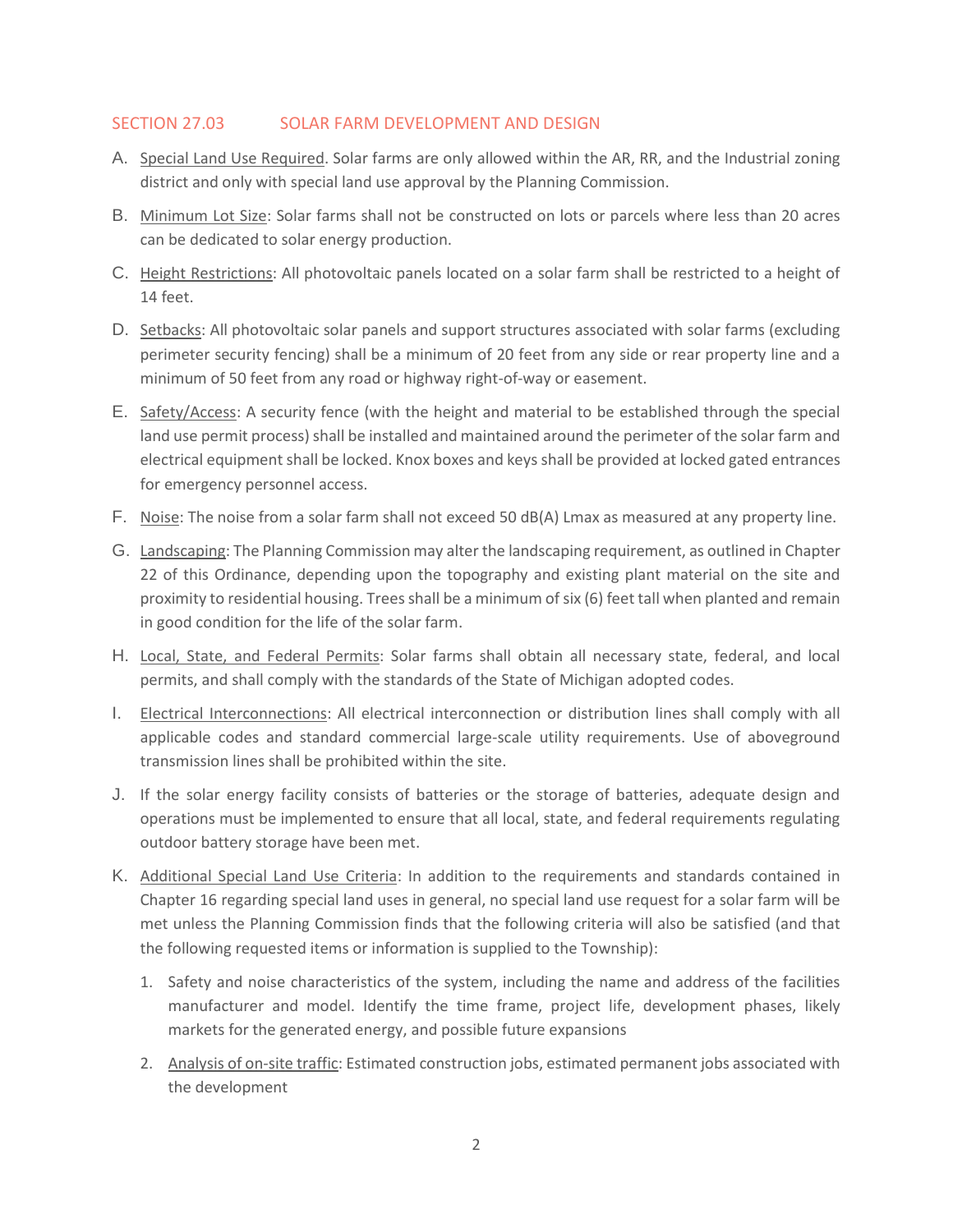- 3. Visual impacts: Review and demonstrate the visual impact using photos or renditions of the project or similar projects with consideration given to tree plantings and setback requirements; Project description and rationale: Identify the type, size, rated power output, performance
- 4. Wildlife: Review potential impact on wildlife on the site
- 5. Environmental analysis: Identify impact analysis on the water quality and water supply in the area, and dust from project activities
- 6. Waste: Identify any solid waste or hazardous waste generated by the project;
- 7. Lighting: Provide lighting plans showing all lighting within the facility. No light may adversely affect adjacent parcels. All lighting must be shielded from adjoining parcels, and light poles are restricted to 18 feet in height.
- 8. Transportation plan: Provide access plan during construction and operation phases. Show proposed project service road ingress and egress access onto primary and secondary routes, layout of the plant service road system. Due to infrequent access to such facilities after construction is completed, it is not required to pave or curb solar panel access drives. It will be necessary to pave and curb any driveway and parking lots used for occupied offices that are located on-site.
- 9. Public safety: Identify emergency and normal shutdown procedures. Identify potential hazards to adjacent properties, public roadways, and to the community in general that may be created.
- 10. Sound limitations and review: Identify noise levels at the property line of the project boundary when completed;
- 11. Telecommunications interference: Identify electromagnetic fields and communications interference generated by the project.
- 12. Life of the project and final reclamation: Describe the decommissioning and final land reclamation plan after anticipated useful life or abandonment or termination of the project, including evidence of an agreement with the property owner that ensures proper and environmentally safe final removal of power generating equipment within one year of decommissioning. At a minimum, the decommissioning plan will address and require provisions for removal of all structures (including equipment, fencing, and roads), foundations, and restoration of soil and vegetation to the condition prior to development.
- 13. A copy of the application to the utility company that will be purchasing electricity from the proposed site shall be provided to the Township.
- 14. An affidavit or evidence of an agreement between the lot owner and the facility's owner or operator confirming the owner or operator has permission of the property owner to apply for the necessary permits for construction and operation of the solar energy facility.

## SECTION 27.04 PLANNING COMMISSION REVIEW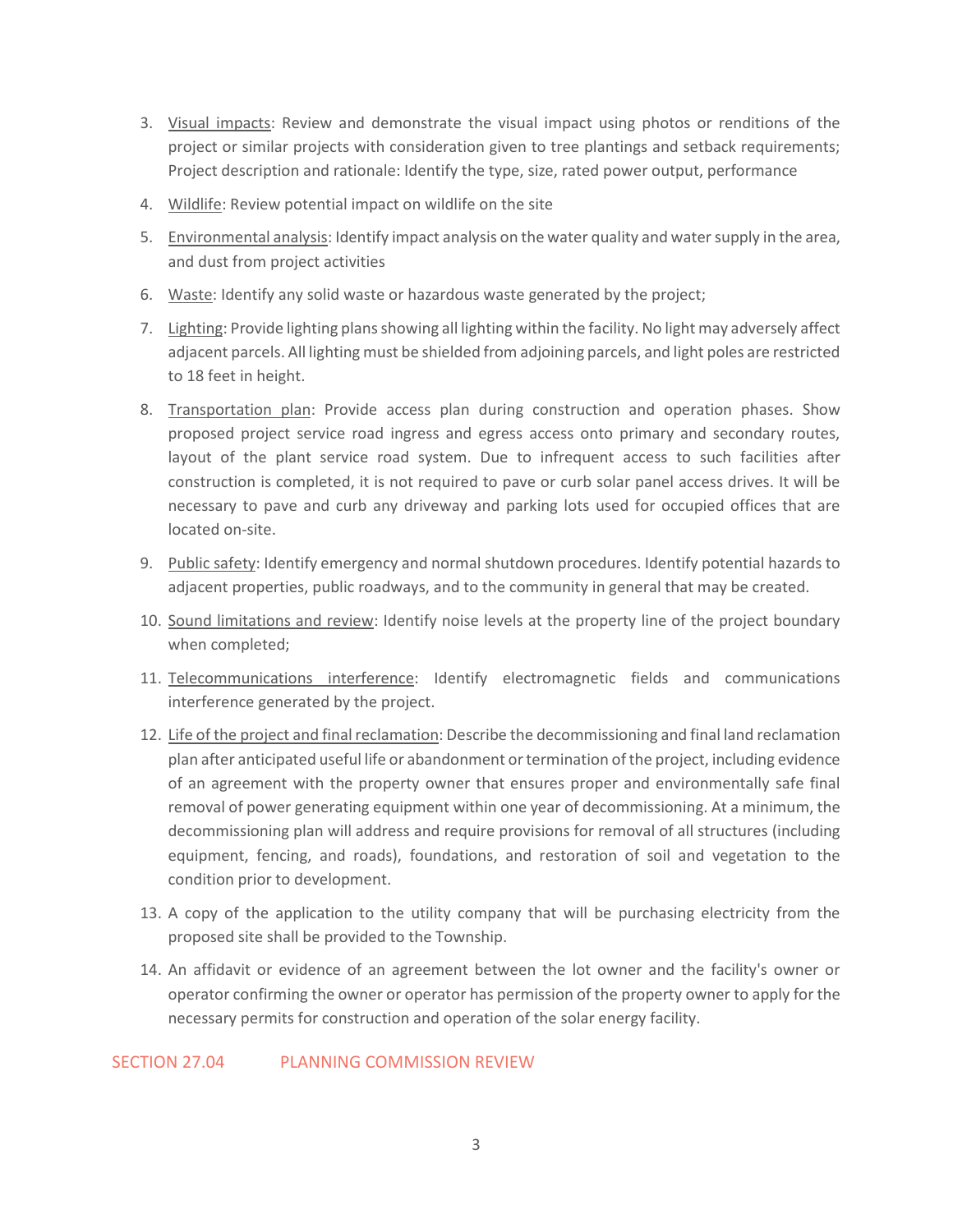Because of the ever-changing technical capabilities of photovoltaic solar panels and of new technology in general, the Planning Commission, as part of the special land use review process, shall have the authority to review and consider alternatives in both dimensional requirements as well as physical development requirements found in this Section. However, the Planning Commission shall not have the authority to review or to allow solar farms within any other zoning district.

A. Guarantee required: In approving a solar farm, the Planning Commission may require a guarantee to ensure the proper decommissioning of the site. This security financing will be in a form acceptable to the Township.

## SECTION 27.05 BUILDING-MOUNTED SOLAR ENERGY PANELS

A building-mounted solar panel or energy collector shall be a considered an accessory use on buildings in all zoning districts, shall require a Zoning Permit, and is subject to the following requirements:

- A. Sketch plan review and approval by the Planning Commission is required of all building-mounted solar energy panels or collectors permitted as an accessory use totaling over 40 square feet on any building.
- B. Solar energy panels or collectors that are mounted on the roof of a building shall not project more than five (5) feet above the highest point of the roof but, in any event, shall not exceed the maximum building height limitation for the zoning district in which it is located; and shall not project beyond the eaves of the roof.
- C. Solar energy panels or collectors mounted on the roof of a building shall be only of such weight as can safely be supported by the roof. Proof thereof, in the form of certification by a professional engineer or other qualified person, shall be submitted to the Township prior to installation and such certification shall be subject to the Township building official's approval.
- D. Solar energy panels or collectors that are roof-mounted, wall-mounted, or are otherwise attached to a building or structure shall be permanently and safely attached to the building or structure. Proof of the safety and reliability of the means of such attachment shall be submitted to the Township prior to installation. Such proof shall be subject to the Township building official's approval and compliance with the National Electrical Code and other applicable codes.
- E. Solar energy panels or collectors that are wall-mounted shall not exceed the height of the building wall to which they are attached.
- F. Solar energy panels or collectors shall not be mounted on a building wall that is parallel to or visible from an adjacent public right-of-way.
- G. The exterior surfaces of solar energy panels or collectors that are mounted on the roof or on a wall of a building, or are otherwise attached to a building or structure, shall be generally neutral in color and substantially non-reflective of light.
- H. Solar energy panels or collectors shall be installed, maintained, and used only in accordance with the manufacturer's directions. Upon request, a copy of such directions shall be submitted to the Township prior to installation. The Township building official may inspect the completed installation to verify